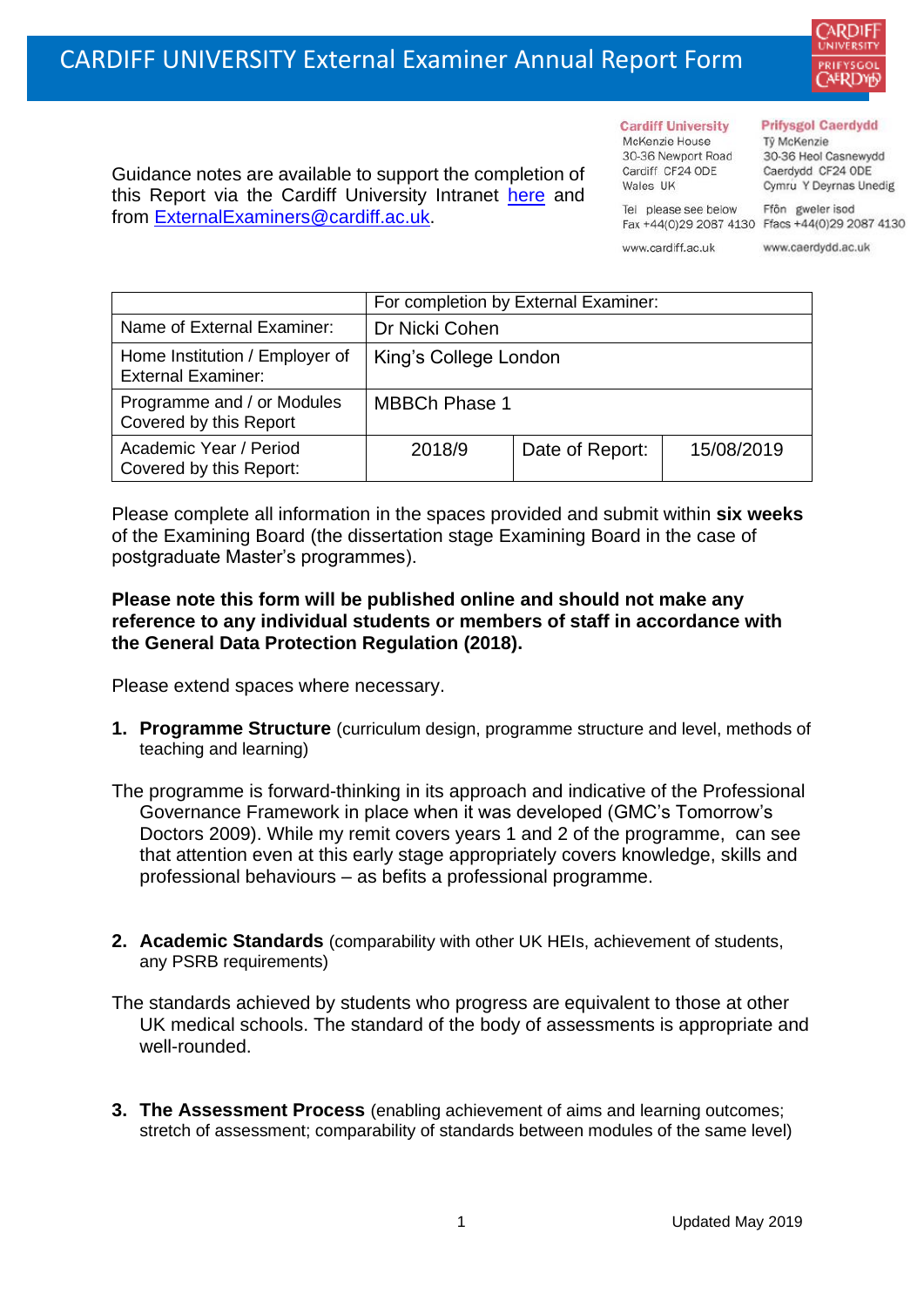The standards set are appropriate and consistent with standards across other UK medical schools.

I would be happy to review a sample of scholarship activity if this was felt to be advantageous.

4. **Examination of Master's Dissertations (if applicable)** (sample of dissertations received, appropriateness of marking schemes, standard of internal marking, classification of awards)

N/A

## **5. Year-on-Year Comments**

[Previous External Examiner Reports are available from the Cardiff University Website [here.](https://www.cardiff.ac.uk/public-information/quality-and-standards/external-examiner-reports)]

This is my first year as an External Examiner at Cardiff.

**6. Preparation for the role of External Examiner (for new External Examiners only)** (appropriateness of briefing provided by the programme team and supporting information, visits to School, ability to meet with students, arrangements for accessing work to review)

I was unfortunately unable to attend the training day, but was provided with material from the day. I was invited to attend the ISCEs which allowed significant time to ask questions. I attended one of the two main sitting Boards via skype. Attendance at the retake boards in person allowed for a more in-depth discussion and understanding. Communication along the way with academic and professional services staff was excellent and allowed me to be fully briefed.

**7. Noteworthy Practice and Enhancement** (good and innovative practice in learning, teaching and assessment; opportunities for enhancement of learning opportunities)

a. Careful and considered handling of assessment performance in the ISCEs. b. Extensive and holistic approach to professionalism and scholarship assessment. c. I commend future plans to explore how two knowledge based assessments sit alongside eachother and how scholarship and professionalism activity can be better captured to recognise the assessment of higher-level Miller's pyramid attributes in a meaningful way that is less dependent on faculty resource.

**8. Appointment Overview (for retiring External Examiners only)** (significant changes in standards, programme/discipline developments, implementation of recommendations, further areas of work)

N/A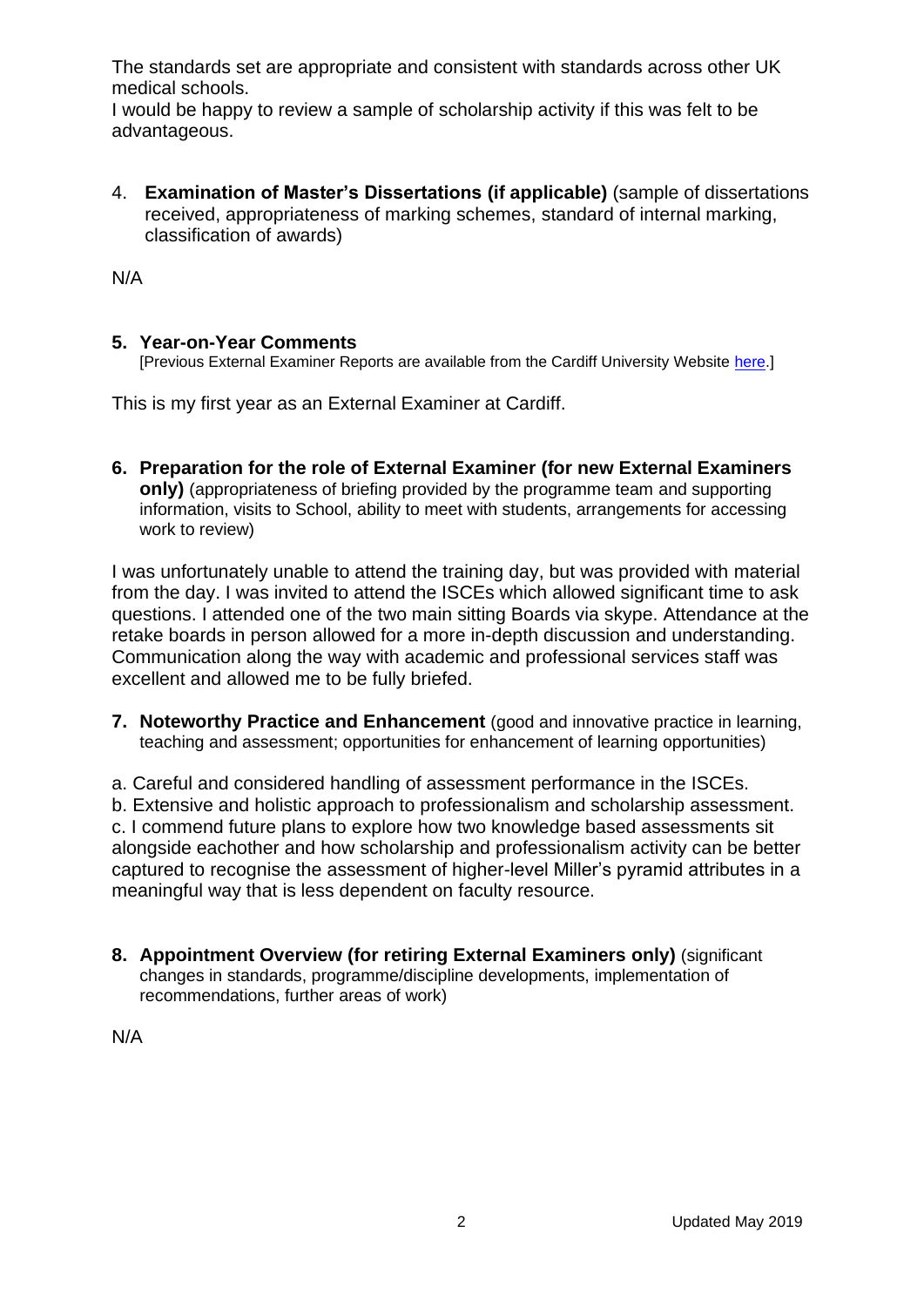## **9. Annual Report Checklist**

Please include appropriate comments within Sections 1-7 above for any answer of 'No'.

|                                                        |                                                                                                                                                             | <b>Yes</b><br>(Y) | <b>No</b><br>(N) | N/A<br>(N/A) |
|--------------------------------------------------------|-------------------------------------------------------------------------------------------------------------------------------------------------------------|-------------------|------------------|--------------|
| <b>Programme/Course information</b>                    |                                                                                                                                                             |                   |                  |              |
| 9.1                                                    | Did you receive sufficient information about the Programme and<br>its contents, learning outcomes and assessments?                                          | Y                 |                  |              |
| 9.2                                                    | Were you asked to comment on any changes to the assessment<br>of the Programme?                                                                             | Y                 |                  |              |
| <b>Commenting on draft examination question papers</b> |                                                                                                                                                             |                   |                  |              |
| 9.3                                                    | Were you asked to approve all examination papers contributing<br>to the final award?                                                                        | Y                 |                  |              |
| 9.4                                                    | Were the nature, spread and level of the questions appropriate?                                                                                             | Y                 |                  |              |
| 9.5                                                    | Were suitable arrangements made to consider your comments?                                                                                                  | Y                 |                  |              |
| <b>Examination scripts</b>                             |                                                                                                                                                             |                   |                  |              |
| 9.6                                                    | Did you receive a sufficient number of scripts to be able to assess<br>whether the internal marking and classifications were appropriate<br>and consistent? |                   |                  | N/A          |
| 9.7                                                    | Was the general standard and consistency of marking<br>appropriate?                                                                                         | Y                 |                  |              |
| 9.8                                                    | Were the scripts marked in such a way as to enable you to see<br>the reasons for the award of given marks?                                                  |                   |                  | N/A          |
| 9.9                                                    | Were you satisfied with the standard and consistency of marking<br>applied by the internal examiners?                                                       | Y                 |                  |              |
| 9.10                                                   | In your judgement, did you have the opportunity to examine a<br>sufficient cross-section of candidates' work contributing to the<br>final assessment?       |                   |                  | N/A          |
|                                                        | <b>Coursework and practical assessments</b>                                                                                                                 |                   |                  |              |
| 9.11                                                   | Was the choice of subjects for coursework and / or practical<br>assessments appropriate?                                                                    | Y                 |                  |              |
| 9.12                                                   | Were you afforded access to an appropriate sample of<br>coursework and / or practical assessments?                                                          |                   |                  | N/A          |
| 9.13                                                   | Was the method and general standard of assessment<br>appropriate?                                                                                           | Y                 |                  |              |
| 9.14                                                   | Is sufficient feedback provided to students on their assessed<br>work?                                                                                      | Y                 |                  |              |
| <b>Clinical examinations (if applicable)</b>           |                                                                                                                                                             |                   |                  |              |
| 9.15                                                   | Were satisfactory arrangements made for the conduct of clinical<br>assessments?                                                                             | Y                 |                  |              |
| <b>Sampling of work</b>                                |                                                                                                                                                             |                   |                  |              |
| 9.16                                                   | Were you afforded sufficient time to consider samples of<br>assessed work?                                                                                  |                   |                  | N/A          |
|                                                        | <b>Examining board meeting</b>                                                                                                                              |                   |                  |              |
| 9.17                                                   | Were you able to attend the Examining Board meeting?                                                                                                        | Υ                 |                  |              |